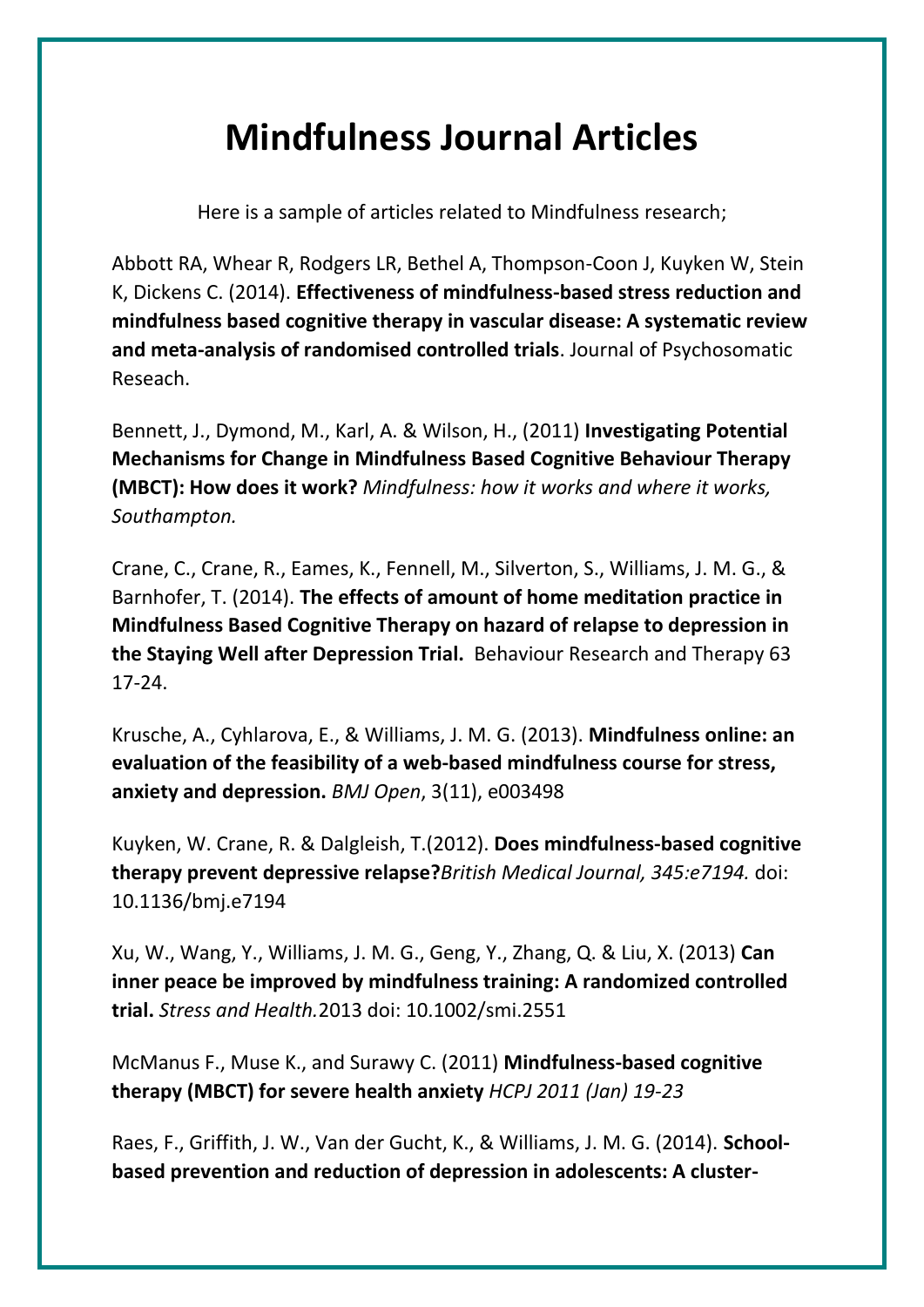**randomized controlled trial of a mindfulness group program.** Mindfulness, 5, 477-486

Rycroft-Malone, J., Anderson, R., Crane, R., Gibson, A., Gradinger, F., Owen-Griffiths, H., Mercer, S., & Kuyken, W. (2014). **Accessibility and implementation in UK services of an effective depression relapse prevention programme – Mindfulness-based cognitive therapy (MBCT): ASPIRE study protocol.** Implementation Science, 9, 62

Ruths, F.A., de Zoysa, N., Frearson, S. J., Hutton, J., Williams, J. M. G., & Walsh, J. (2012)**Mindfulness-Based Cognitive Therapy for Mental Health Professionals—a Pilot Study.** *Mindfulness.* Advance online publication. doi: 10.1007/s12671-012-0127-0

Surawy, C., McManus, F., Muse, K., & Williams, J. M. G. (2014). **Mindfulness-Based Cognitive Therapy (MBCT) for Health Anxiety (Hypochondriasis): Rationale, Implementation and Case Illustration.** *Mindfulness,* 1-11

van der Velden, A.M., Kuyken, W., Wattar, U., Crane, C., Pallesen, K.J., Dahlgaard, J., Fjorback, L.O. & Piet, J., (2015) **A Systematic Review of Mechanisms of Change in Mindfulness-Based Cognitive Therapy in the Treatment of Recurrent Major Depressive Disorder**, Clinical Psychology Review , doi: 10.1016/j.cpr.2015.02.001

Williams, M. J., Dalgleish, T., Karl, A., & Kuyken, W. (2014) **Examining the factor structures of the Five Facet Mindfulness Questionnaire and the Self-Compassion Scale.** *Psychological Assessment*

Williams, J. M. G., Crane, C., Barnhofer, T., Brennan, K., Duggan, D. et al (2013). **Mindfulness-Based Cognitive Therapy for Preventing Relapse in Recurrent Depression: A Randomized Dismantling Trial** *Journal of Consulting and Clinical Psychology* doi: 10.1037/a0035036

Williams JMG. and Kuyken W. (2012) **Mindfulness-based cognitive therapy: a promising new approach to preventing depressive relapse** *Br. J. Psychiatry*doi:10.1192/bjp.bp.111.104745